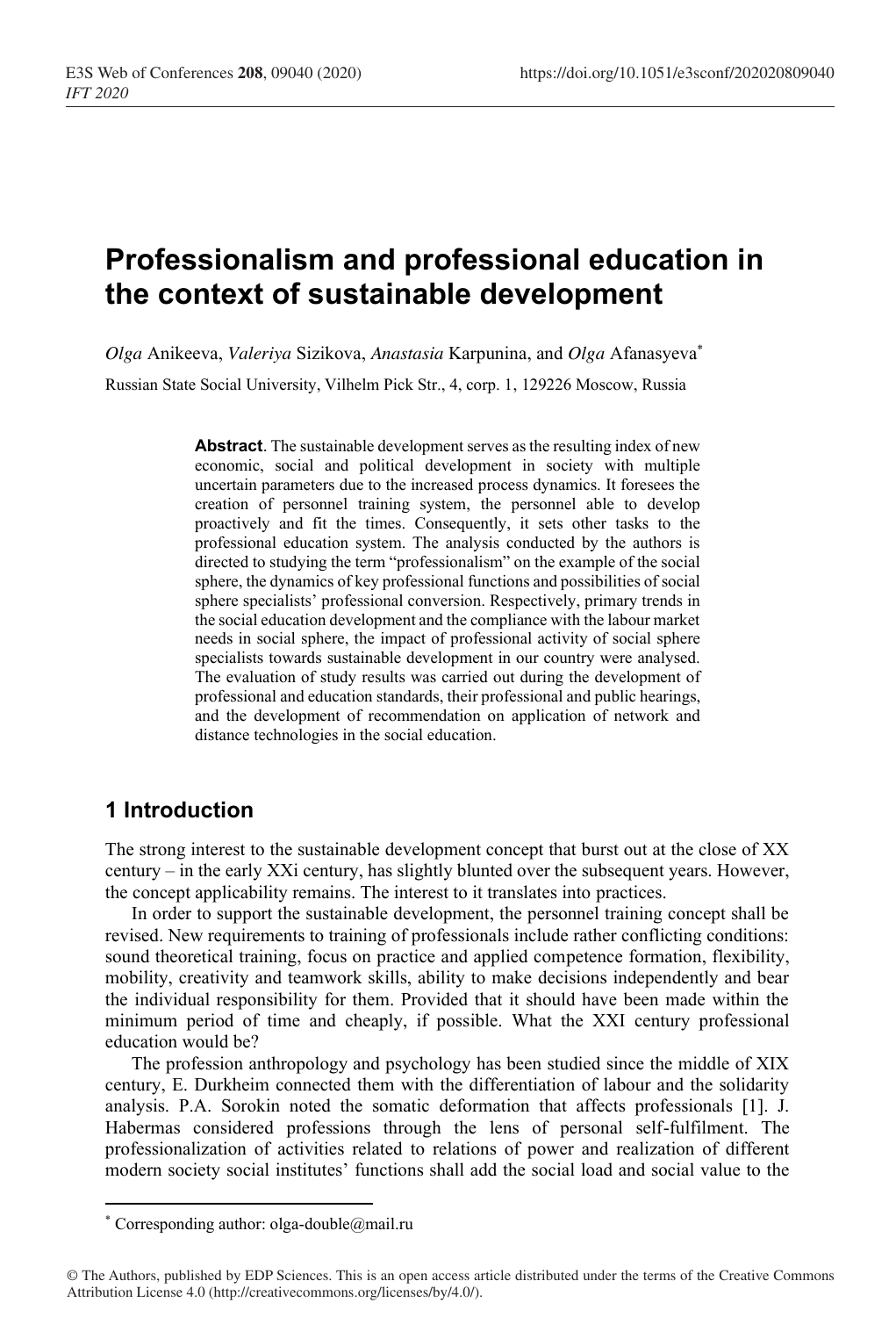professional education and impacts the conflict intensity in society [2]. This is the professional education model of industrial and post-industrial society that has been implemented over the XX century.

The new professionalism insight in the information society is connected with the fact that stable boundaries transcend. Professions become dynamic, interlace and interrelate, allied and combined professions emerge. The more dynamic the professional is striving to fit the times, more actively he or she will gain new and required for his/he activity competences and will be more successful [3]. Finally, the blurring of term "profession" has led some scientists to conclusion that the profession as the certain type of activity disappears. Provided that it is not about disappearing of certain professions due to their conventionalism. It is rather the conclusion about the fact that some professional training and further the stable appearance of activity will be a thing of the past giving the place to specialists with diversified training for the unconventional activities, who able to satisfy the society need in new hyperdynamic conditions. These are the trends of modern professionalism evolution.

There are too many studies in this problem space (challenges of new professional education bother many scientists) and too little at the same time, as new approaches in this sphere are to the greatest extent connected with civilizational challenges, the social sphere status, development issues and the new man and the society personality becoming. In the context of educational issues some of the above-mentioned challenges have not resolved since the previous stage. Not only in Russia, but in other developed countries, the higher education is sometimes inaccessible to whole social strata; educational technologies in a massive way lag far behind the state-of-the art information technologies and pedagogic objectives do not correspond educational and teasing objectives [4, 142-145]. Many countries are concerned about material and social expenses on the professional education, the allocation of liability for the personnel training results between the society social institutes, the state and the business as the core employers; and the issue of educational to pedagogic tasks ratio in the modern personnel training.

### **2 Materials and Methods**

The research conducted by the authors is directed to studying the term "professionalism" on the example of the social sphere (more particularly, in the social protection and service system); the detection of the most sought-after professional functions in social work professions; studying the social work impact on the society stabilization and the sustainable development and the establishment of professional education fundamentals in specialization "Social Work".

The study was carried out in three stages: in 2013 (the grant of Ministry of Labour and Social Protection of the Russian Federation on the Development of Social Work Specialist Professional Code of Conduct); in 2015-2019 (within the tailoring of Social Work Specialist Professional Code of Conduct and Federal State Educational Standards of Higher and Vocational Professional Education); in 2020 (within the analysis of labour market needs due to innovative technologies of social work).

Research methods included comparative and post-event analysis, the structural and functional approach, the method of professional activity modelling, the method of design (professional and educational standards). The applied methods included the analysis of official documents and statistical data, the polling  $(2013 - N=1158; 2015 - N = 254;$  random quota sample), the focus group method  $(N=37)$ , the export poll  $(N=257)$ . The study was supplemented by the in-depth interview method (N=24) of social service organizations' directors, social work specialists, representatives of municipal government authorities on the issues of professionalism modern understanding and the labour market requirements to social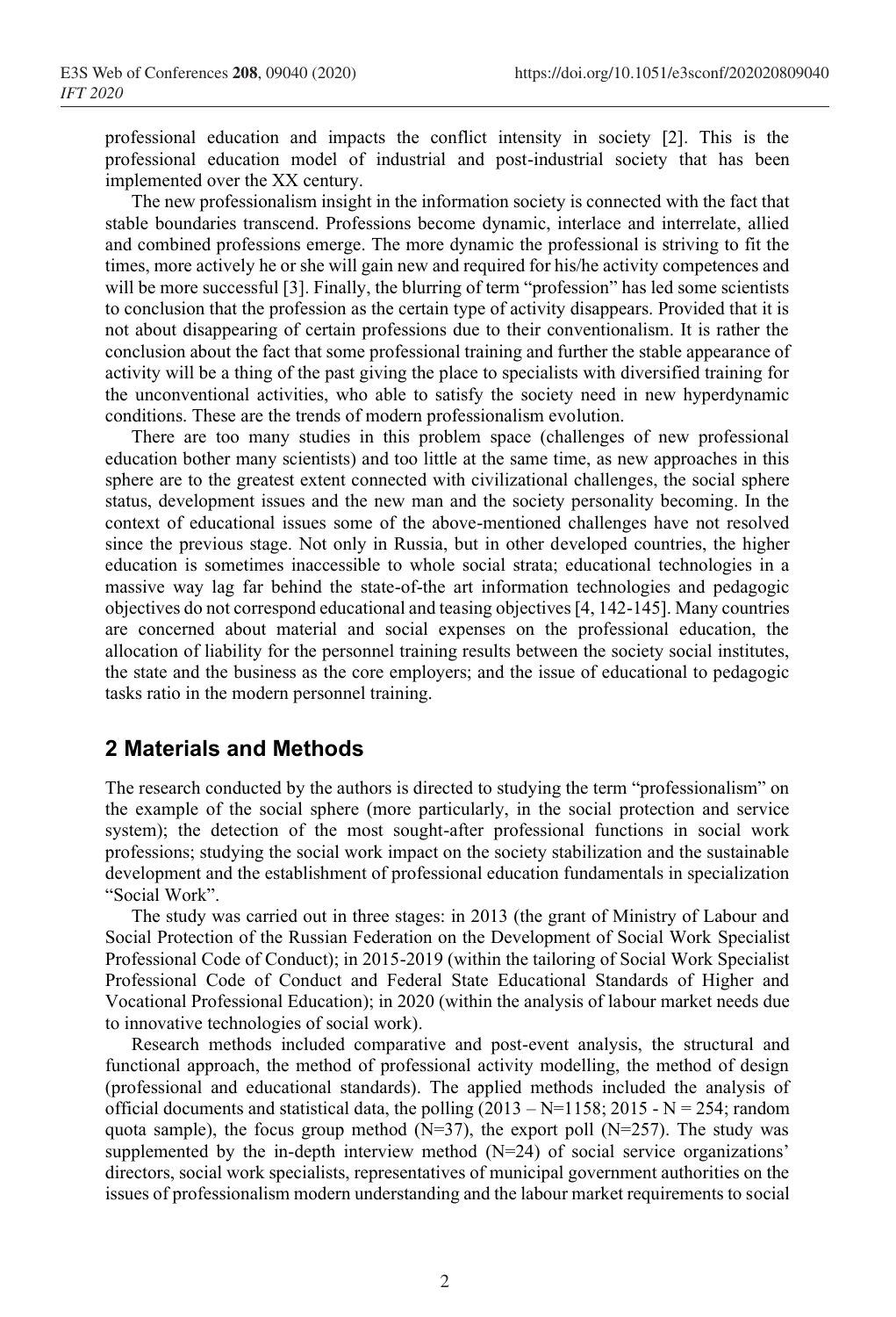work specialists, the impact of professional social work on the social stability and the society sustainable development.

#### **3 Results and Discussion**

The study of professionalism concept, fundamentals of specialist professional activities and social education specifically via the example of social work is attributable to the fact that this profession directly impacts the population well-being and provides the basis for the sustainable development. According to the UN documents, the sustainable development indicators are divided into 4 groups; the first group is only social. And it is correctly so, as without the reliable social basis the economic progress and the society stable development are impossible [5, 64-81]. The same conclusion comes from the global definition of social work "The social work profession promotes social change, problem solving in human relationships and the empowerment and liberation of people to enhance well-being". [6].

In Russia the "social work" profession is implemented at three levels: the social worker himself/herself (mainly, is engaged in home servicing, could not have the higher education); social work specialist (has higher of vocational professional education, provides qualified community social relief, coordinates the activity of various specialists and organizations involved in social protection and relief); and director of social service organizations. All three professional groups were respondents.

The study of key, the most sought-after functions of social work specialists discovered differences: in 2013 the most sought-after functions were diagnostic and social and technological functions (88% and 77.75% respondents) and the least were social and design and research functions (54.3% and 52.1%) [7]. By 2020 the situation has changed, the role of creative technologies has grown and the expert poll of social service organizations' directors showed that they started to rate teamwork and individual decision-making abilities higher (67.7%). It simultaneously evidenced the increase of social service organizations' director activity.

The analysis of the most sought-after social work functions' dynamics has shown that over the last 10 years the professional activity concepts had shifted: if earlier (in 1991-2000) the main objective was the immediate social relief to population in distress, then in recent years technologies of social prevention aimed to the stabilization of social situation and the sustainable development came in. Social work professionals master forecasting and design functions, progressively referring to the conducted studies, including the monitoring mode. Such conclusions are confirmed during focus-group studies that involved specialists, directors and employees.

On the basis of conducted study, the professional codes of conduct of social worker, social work specialist and social service organization director were developed. Such codes were represented by the model of professional activity combining conventional and innovative technologies of social work, the competence formation designed to only for actual moment, but also for the future. They were approved Ministry of Labour and Social Protection of the Russian Federation in 2013. In 2015-2019 the same working group conducted the tailoring of three professional codes and in 2020 they were approved. The special task of development team composed of the scientific and methodological support of professional code of conduct implementation in the population social service practice.

This experience was considered in developing the Federal State Educational Standards of Higher and Vocational Professional Education. Its keystone became the establishment of consistency between these educational standards and mainly the formation of professional competences depending the employee needs. With the content and in form, the educational process is close to the solution of practical tasks and focused on the most sought-after professional functions. Educational standards considered the model of future specialist, who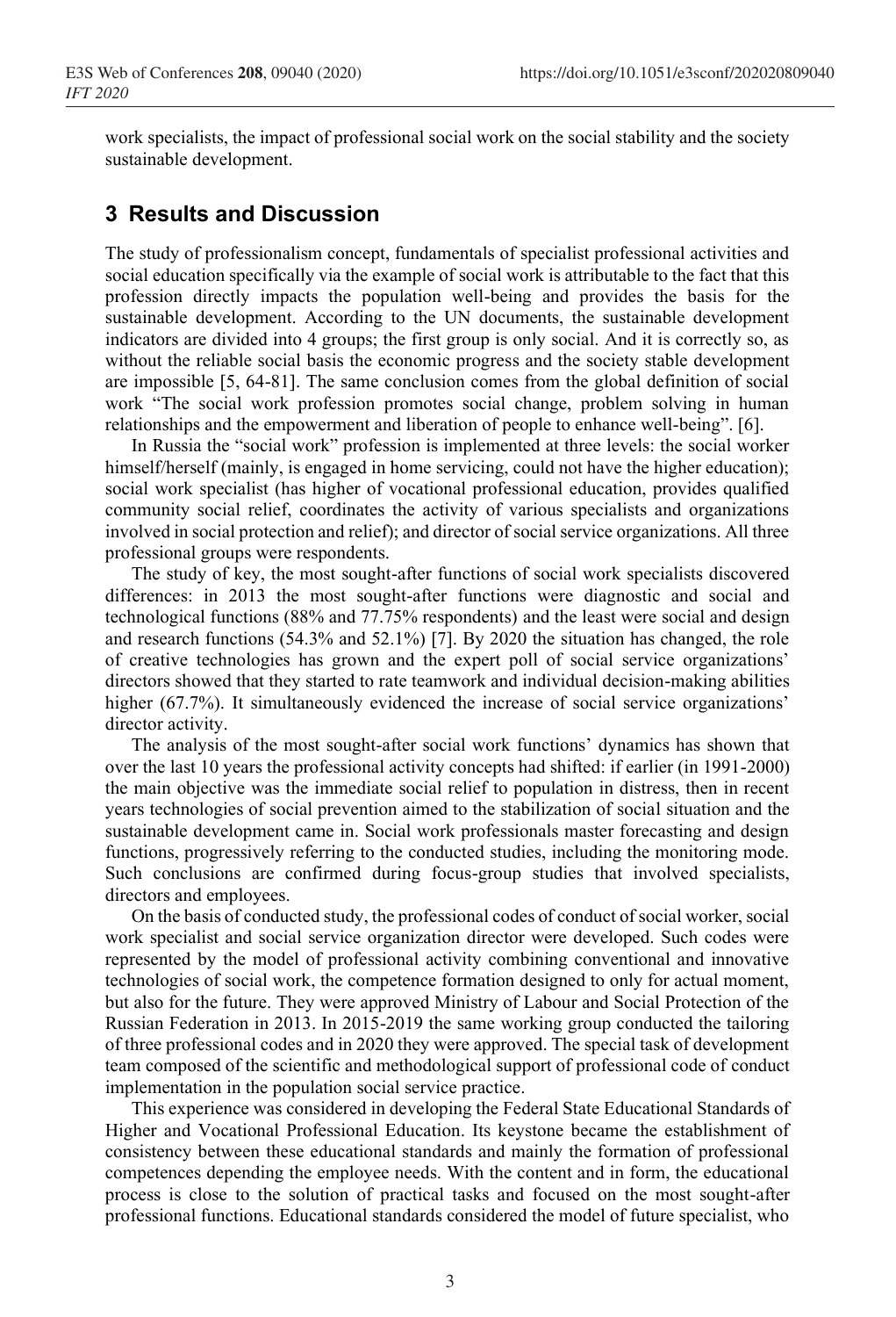able accomplish certain professional functions now and intensively learn in the future replenishing its professional stock.

However, it should be remembered that obtained knowledge and competences are still generalized. The expert poll of social service organizations' directors showed that the frustration about graduates' handling competence remains (68,5%). The analysis of foreign experience showed that the additional training of graduates for performing certain professional duties at workplace is the common practice for all countries and is funded by employers. On this stage the lack of practical experience is compensated and further the professional experience will be replenished by the continuing professional education system. The Ministry of Labour and Social Protection of the Russian Federation launched an initiative to allocate funding to employers hiring graduates (of higher education institutions and colleges) in order to provide graduates the possibility to complete professional internship and obtain the initial practical professional experience. It means the allocation of one living minimum wage within first 3 months of young specialist's employment and another one within next 3 months. It is foreseen that such measures can facilitate securing of work places by young specialists and increase their adjustment to the labour market requirements.

Thus, the professional activity along with the professional social education are changing: the content modifies, new professional and education technologies are developed. 2020 events with the COVID-19 pandemic resulted in the necessity to transform the educational process into the distance format. Scientists jumped into studying of such novation. Conclusion appeared to be contradictory. According to authors, over 78% of lecturers highly appreciated the online learning possibilities, its flexibility, possibility to involve major scientists and practicians in teaching, providing students the possibility to choose the academic format and load, in-depth study of various subjects or separate disciplines. However, attempts of professional education system managers to bring all educational forms to online learning met an active resistance: the vast majority of students (89.7%) and lecturers (98.4%) expressed the opinion that distance forms are only auxiliary educational form and the personal contact shall remain the key form. Only the person-to-person interaction forms the ability to think and interpret the obtained actual material and knowledge, express own position and maintain it, the ability to communicate with public. Only in personal contact the lecturer can actually evaluate the level of perception and understanding of material. Finally, during the quarantine the pedagogic work of higher educational institutions and colleges was highly appreciated; the involvement in socially beneficial activities, volunteering, student self-governance. The experience suggests that students which mastered Soft Skill competences better adjust in the profession, pursue a career, develop innovative technologies, they are pointed to creative profession absorption.

The conducted study resulted in the conclusion that in recent years the professionalism understanding by both employers and youngsters obtaining the professional education has changed. The most typical wording can be considered the following definition of employers: "The professionalism is an ability of employee to perform all required professional functions, find the right solution in hardship and help citizens in need". In such wordings prevail high estimated executive qualities of employees. The professionalism for students is the high level of learning, including the state-of-the art methods and technologies of work; the ability of creative application, find new and more effective solutions of professional tasks. Further young people noted such professionalism side as professional self-consistency and possible self-realization.

The correlation of such poll results shows that in social sphere on the part of employers still prevail requests for executive qualities and on the part of young people – the creative attitude to profession. The important difference is reflected in the work of the most advanced lecturers of higher and vocational professional education. Their pedagogic technologies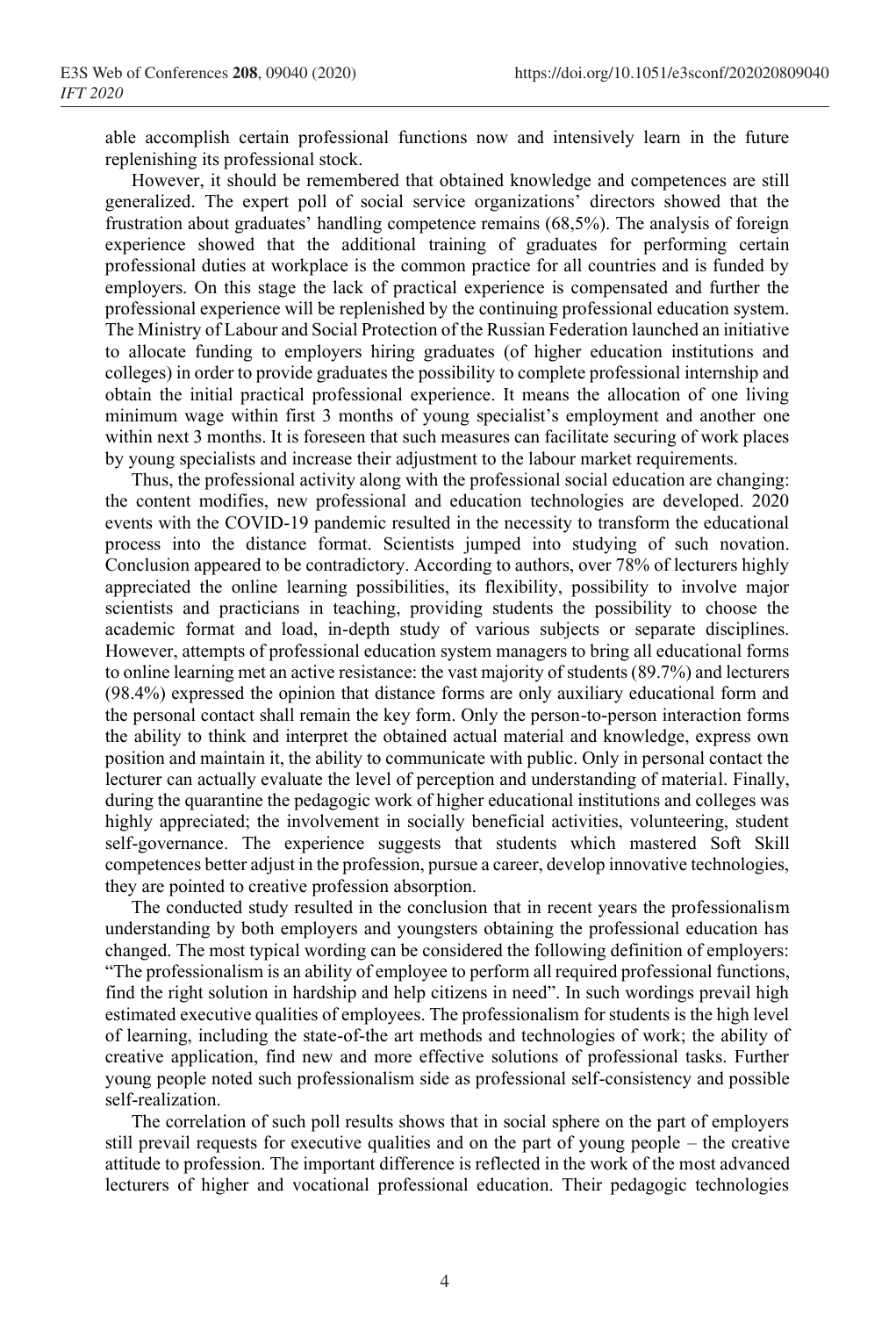foresee the inclusion of practice-oriented creative tasks to the educational process such as social design, competitive tasks, disputing methods.

The study conducted by authors had foreseen the analysis of concepts in both Russian and foreign scientific literature. The appeal to the challenge background showed that the number of works highlighted the essential feature of industrial era professional education: somatic accentuation and emotional burnout. This feature was predetermined by the repetition of professional actions, the stable ser of professional knowledge and skills repeated over the years; the certain type of physical actions and communication method [1].

In new conditions the significance of social work in the context of sustainable development is emphasised by J. Evetts [8] and M. Payn [9]. New society demands point the attention to self-realization in profession and self-reliance. Such side of the professional training, especially in the social work, is emphasised by Robert Weinbach [10]. The professionalism understood as the attitude to employee social upward mobility is highlighted in works of Saks [11], Palattiyil, Pawar [12], et al. To some extent such approaches are solidarized by J. Henslin, who insists on alignment of initial student possibilities that is appropriate to strategical approaches to solution of social issues in several foreign countries [13].

However, the positions of authors are far from unanimity: R. Hugman thinks that the social works does not require the professionalism at all, it only need special personal qualities: empathy and ability to mercy [14]. The comparative analysis of approaches to professionalisation of social work in Russia and abroad conducted by O. Shalkovskaya [15] assists in the formation of new models of professionals in social sphere.

The development perspectives of social education and professionalisation of social work became the core subject of scientific works of the following authors: [16]. Russian authors note the significance of scientific and fundamental training of social work specialists: T.N. Yudina states that only the deep theoretical basis can provide the ground for professional competence expansion, for correct self-determination of the route that can assist the graduate to achieve the real professionalism [17]. It especially relates to the professional education and social service organization director's personality formation [18]. The similar opinion is maintained by A. Egorychev and L. Mardahaev et al. [19; 20]. The individualisation of professional training is considered in works of S.N. Fomina [21].

The analysis of scientific works and applied studies devoted to professionalization and professional education in general, and in particular to social education, shows that the conclusion on social work significance for modern world and sustainable development is highly estimated.

## **4 Conclusion**

The modern labour market dynamics set new tasks to professional education that qualitatively differ from the previous stage tasks. These tasks are topical for social sphere specialists, especially for social protection and social service specialists, because the goal of their professional activity is the creation of social basis for the society sustainable development.

The study conducted by authors showed that the social work professionalization proceeds within the general context of professional activity and education sphere changes. The comparison of results obtained at the different study stages showed that the social work as the type of activity shifts to a new model: from social emergency aid and rescue of population in distress to the prevention of social ill-being. Such shift requires new personnel and forms of social education on both higher and vocational professional education levels. New conditions foresee deep theoretical training, practice-oriented, applied training, the application of new educational technologies, stake on individualization of educational routes, enhanced information support of educational process. The specialist of new era is self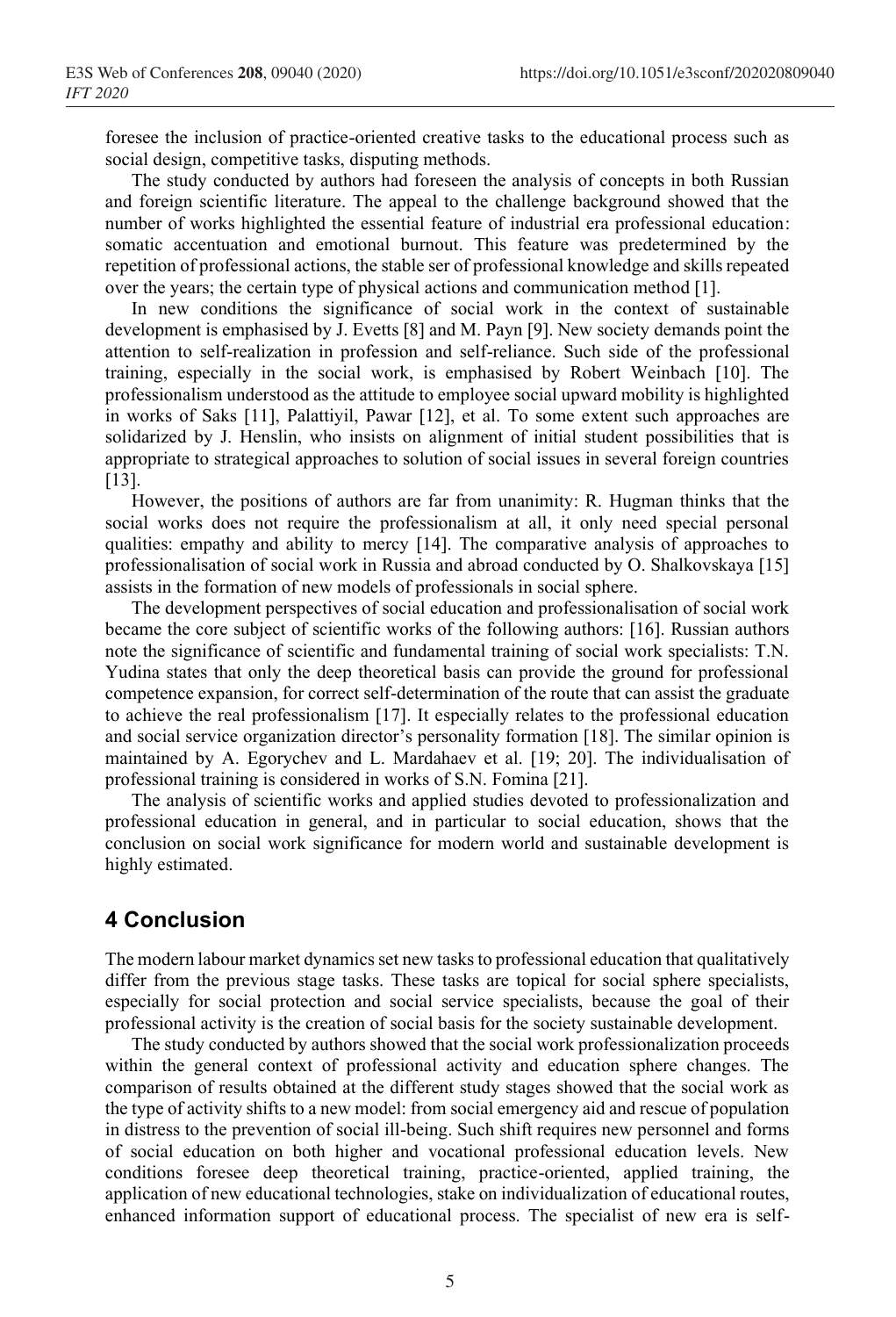consistent, proactive, creative person, who is ready for constant professional improvement, able to self-reflection, conscious choice of own professional advancement directions.

However, the study reveals latent contradictions: the labour market, the management system in social sphere, social service and protection system remain rather conservative. The management is not ready for novations required in the context of sustainable development.

The study allowed to develop the model of social worker, social work specialist and social service organization director professional activities that provides ways for overcoming such contradictions. Professional codes of conduct conversely became the basis for development of education standards of higher and vocational professional education levels.

The implementation of new professional and education standards, training of new social work specialists will positively contribute to the society social stability, Russian citizen wellbeing improvement and thus creates conditions for the society sustainable development.

#### **References**

- 1. P.A. Sorokin, *Profession impact on people behaviour and reflexology of professional groups*, 334 (19994)
- 2. T.B. Schepanskaya, Journal of Sociology and Social Anthropology, **6(1)** (2003)
- 3. P. Romanov, E. Yarskaya-Smirnova, Journal of Social Policy Studies, 234 (2015)
- 4. L.I. Starovoytova, *Professionalism and creativity in social work. Collection of scientific articles*, 142 (2017)
- 5. P. Romanov, E. Yarskaya-Smirnova, *Anthropology of professions or Admittance allowed*, 64 (2011)
- 6. International Federation of Social Workers (IFSW). International definition of social work, www.ifsw.org/
- 7. V.V. Sizikova, O.A. Anikeeva, Ya.V. Shimanovsakaya, O.O. Kopnina, Indian Journal of Science and Technology, **9(42)** (2016)
- 8. Robert W. Weinbach, *The social worker as manager. A practical guide to success.* Fourth edition, 356 (2003)
- 9. M. Payne, International Social Work. Essex: University of Essex, **41(4)**, 443 (1998)
- 10. J. Evetts, International Sociology, **18(2)** (2003)
- 11. M. Saks, Social Work in the UK: a Changing Profession under Challenge in Turbulent Times. Paper presented in Sessions of the Research Network on Sociology of Professions (RN 19) at the 10th Conference of the European Sociological Association, Geneva, Switzerland (2011)
- 12. G. Palattiyil, M. Pawar, D. Sidhva, J.C. Anand, J. Cox, P.K. Shaiahan, *Reclaiming international social work in the context of the Global Agenda for Social Work and Social Development: Some critical reflections.* International Social Work (2018)
- 13. R. Hugman, *Social Work and De-Professionalisation. The Sociology of the Caring Professions*, 178 (2003)
- 14. Henslin Jamcy M., *Essentials of sociology. A down-to-earth approach.* Southern Illinois University*,* 7, 488 (2004)
- 15. O. Shalkovskaya, The journal of social policy studies, **14(2)**, 245 (2016)
- 16. *Anthropology of professions: Employment limits in instability era*, Library of The Journal of Social Policy Studies, 236 (2012)
- 17. T.N. Yudina, Materials of Ivanov Scientific Conference, **4**, 290 (2015)